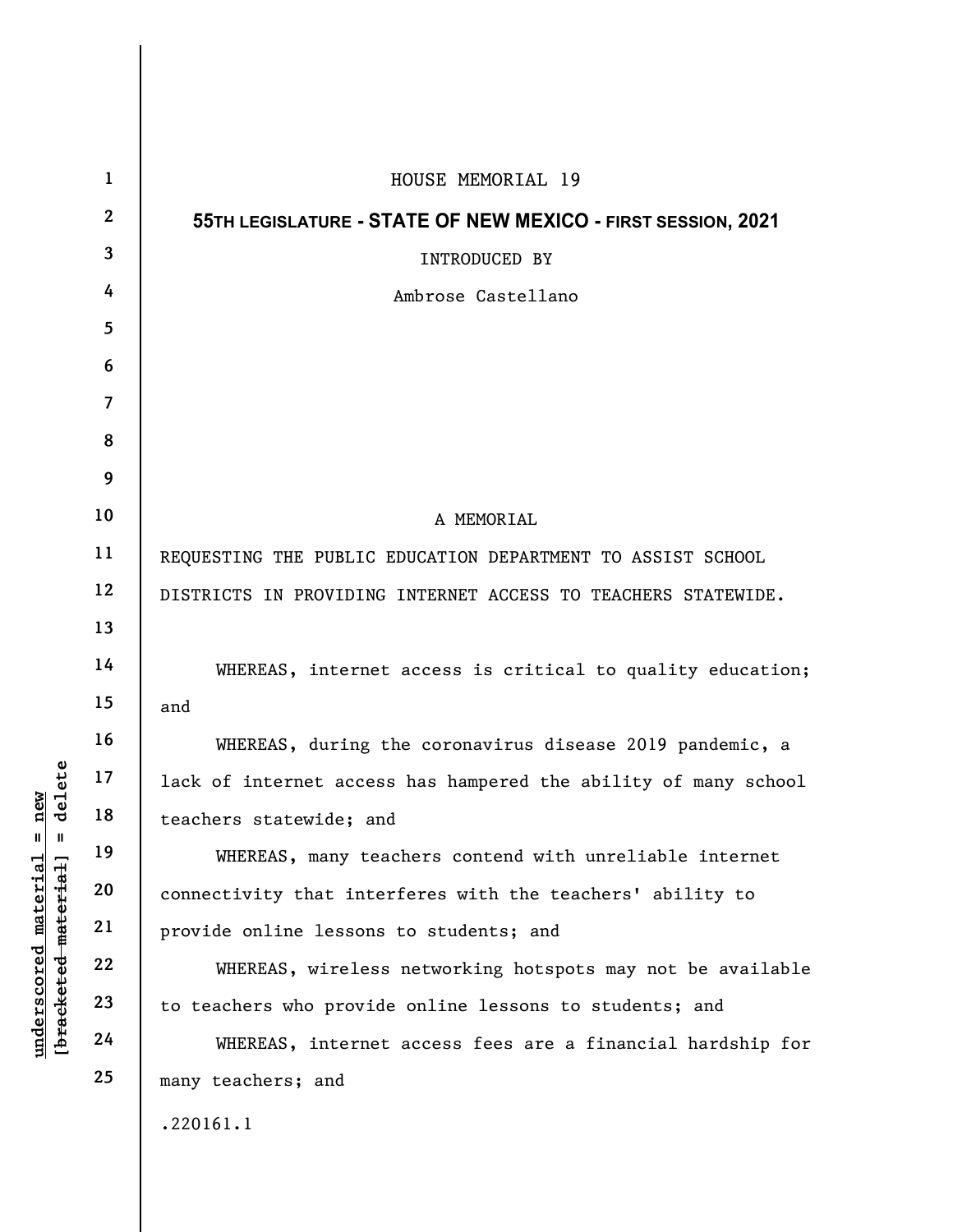WHEREAS, assistance with the payment of internet fees during the coronavirus disease 2019 pandemic would be beneficial to teachers;

NOW, THEREFORE, BE IT RESOLVED BY THE HOUSE OF REPRESENTATIVES OF THE STATE OF NEW MEXICO that the public education department be requested to assist school districts in providing internet access to teachers statewide; and

BE IT FURTHER RESOLVED that, if the public education department receives additional federal economic stimulus funds as a result of the coronavirus disease 2019, the department be requested to earmark a portion of those funds to pay for internet access for school teachers statewide; and

under of teachers in<br>  $\begin{array}{c|c|c|c} \n\text{u} & \text{u} & \text{u} & \text{u} & \text{u} & \text{u} & \text{u} & \text{u} & \text{u} & \text{u} & \text{u} & \text{u} & \text{u} & \text{u} & \text{u} & \text{u} & \text{u} & \text{u} & \text{u} & \text{u} & \text{u} & \text{u} & \text{u} & \text{u} & \text{u} & \text{u} & \text{u} & \text{u} & \text{u} & \text{u} & \text{u$ BE IT FURTHER RESOLVED that, if additional federal economic stimulus funds are received as a result of the coronavirus disease 2019, school districts be requested to provide to the public education department each month the number of teachers in the school district in need of assistance to pay for internet access costs and receipts from each teacher for actual expenses paid out of pocket for internet services; and

BE IT FURTHER RESOLVED that funds available pursuant to these provisions would only apply to teachers who had not been provided a Wi-Fi hotspot by the school district and had not returned to in-person teaching; and

BE IT FURTHER RESOLVED that a copy of this memorial be .220161.1  $- 2 -$ 

1

2

3

4

5

6

7

8

9

10

11

12

13

14

15

16

17

18

19

20

21

22

23

24

25